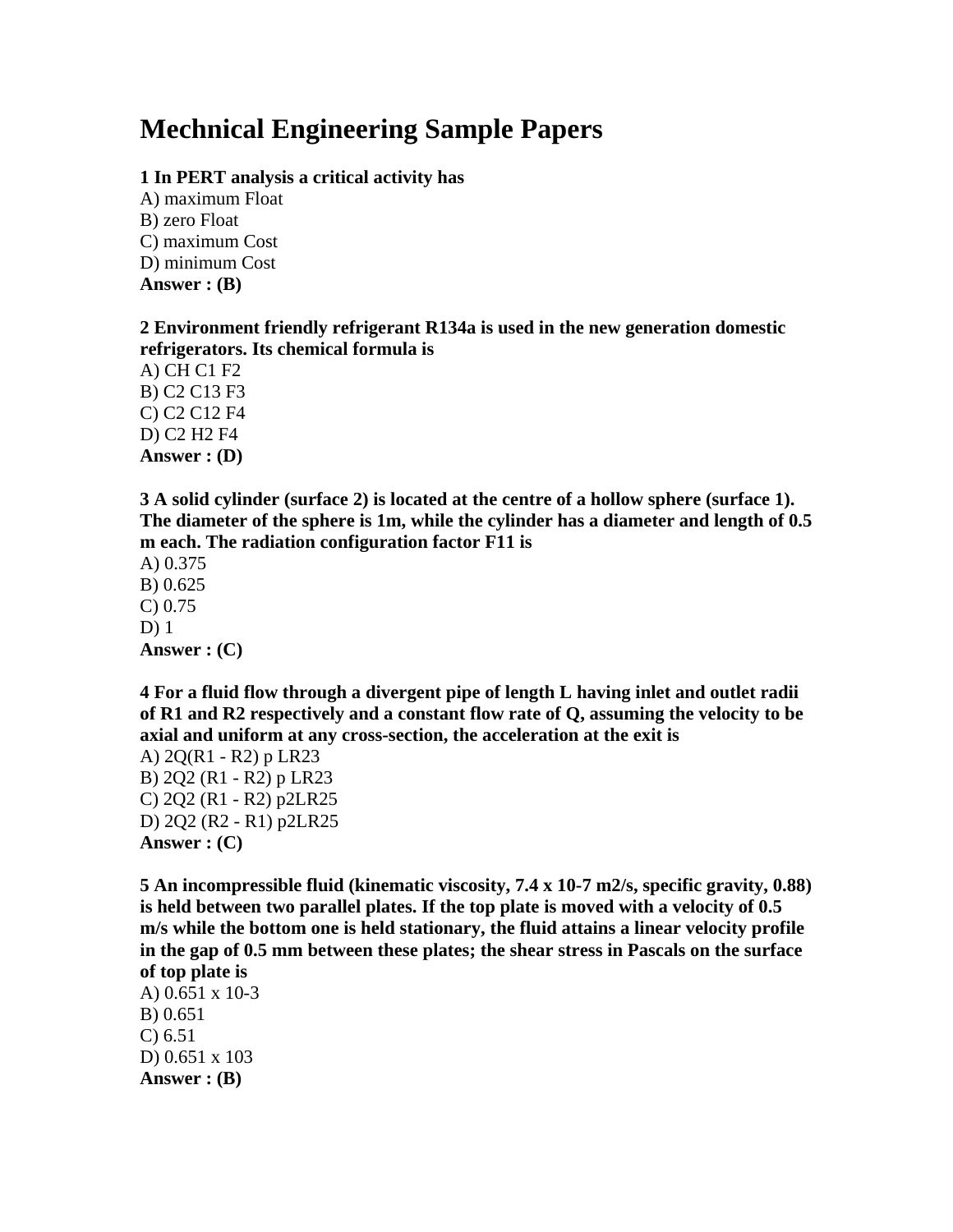**6 The tool of an NC machine has to move along a circular arc from (5,5) to (10,10) while performing an operation. The centre of the arc is at (10,5). Which one of the following NC tool path commands performs the above mentioned operation?**

A) N010 G02 X10 Y10 X5 Y5 R5 B) N010 G03 X10 Y10 X5 Y5 R5 C) N010 G01 X5 Y5 X10 Y10 R5 D) N010 G02 X5 Y5 X10 Y10 R5 **Answer : (D)**

# **7 During a Morse test on a 4 cylinder engine, the following measurements of brake power were taken at constant speed.**

All cylinders firing 3037 kW Number 1 cylinder not firing 2102 kW Number 2 cylinder not firing 2102 kW Number 3 cylinder not firing 2100 kW Number 4 cylinder not firing 2098 kW The mechanical efficiency of the engine is A) 91.53% B) 85.07% C) 81.07% D) 61.22% **Answer : (C)**

**8 In terms of theoretical stress concentration factor (Kt) and fatigue stress concentration factor (Kf ), the notch sensitivity 'q' is expressed as**

A) (Kf -1) (Kt -1) B)  $(Kf-1)$   $(Kt+1)$ C) (Kt -1) (Kf -1) D)  $(Kf+1)$   $(Kt+1)$ **Answer : (A)**

**9 Starting from x0 = 1, one step of Newton-Raphson method in solving the equation**   $x3 + 3x -7 = 0$  gives the next value  $(x1)$  as A)  $x1 = 0.5$ B)  $x1 = 1.406$ C)  $x1 = 1.5$ D)  $x1 = 2$ **Answer : (C)**

**10 A maintenance service facility has Poisson arrival rates, negative exponential service time and operates on a 'first come first served' queue discipline. Break downs occur on an average of 3 per day with a range of zero to eight. The maintenance crew can service an average of 6 machines per day with a range of zero to seven. The mean waiting time for an item to be serviced would be**

A) 16 day B) 13 day